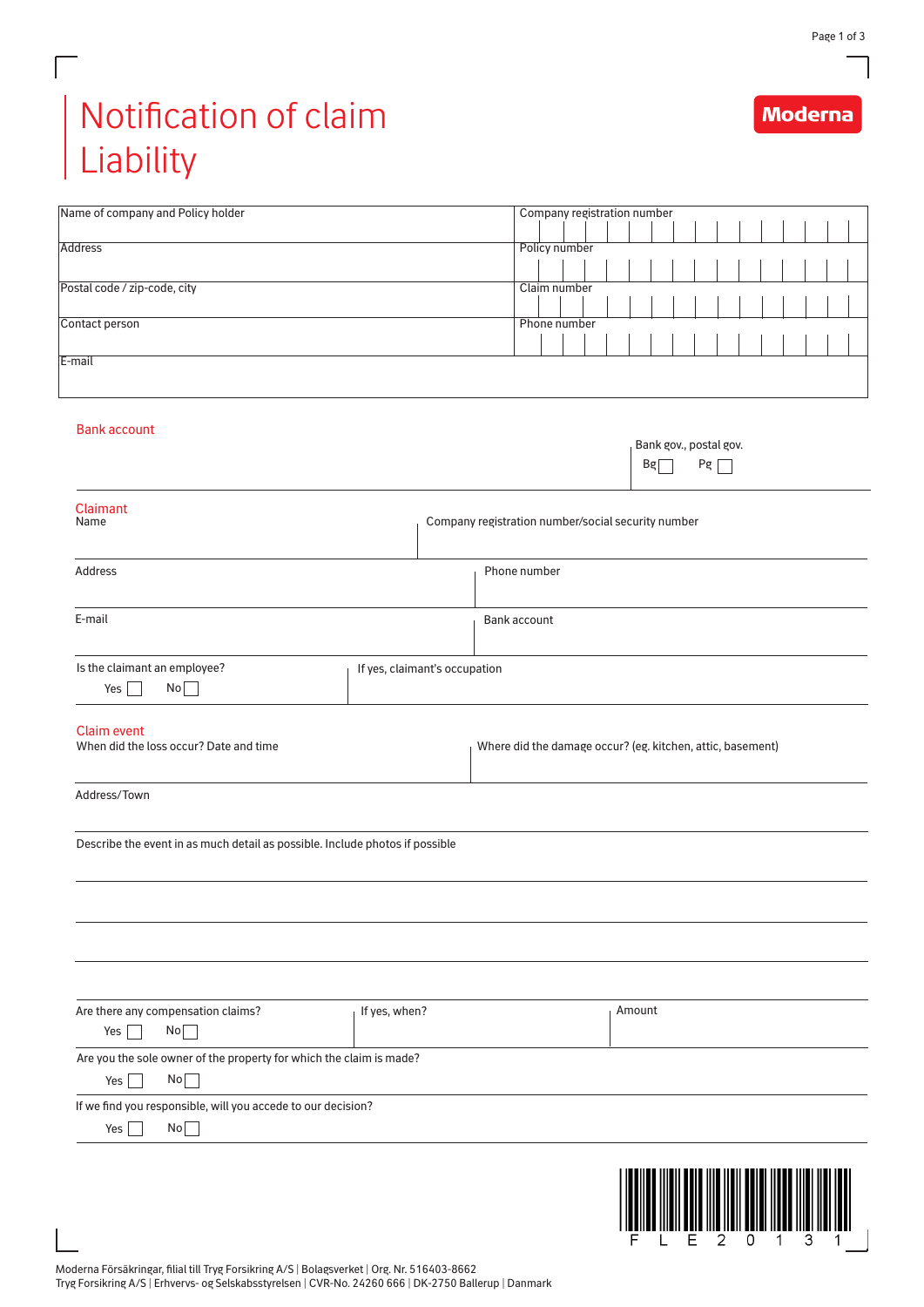## Notification of claim Liability

Can anyone be regarded as being responsible for the damage? Name, address

| Is the claimant in any way responsible for the occurence? If yes, why?<br>No<br>Yes                           |  |               |
|---------------------------------------------------------------------------------------------------------------|--|---------------|
| Personal injuries<br>Where there any personal injuries?<br>No<br>Yes  <br>$\blacksquare$                      |  |               |
| Did the injury occur on the way to or from work? or during the performance of official duties?                |  |               |
| Is claimant insured? If yes, in which company?<br>No<br>Yes                                                   |  |               |
| What bodily injuries have occurred?                                                                           |  |               |
| Property<br>Specify damage to property, what has been damaged and what does the damage consist of?            |  |               |
|                                                                                                               |  |               |
|                                                                                                               |  |               |
|                                                                                                               |  |               |
| Are the items insured?<br>If yes, in which company?<br>No <br>Yes                                             |  | Policy number |
| Is it possible to repair any of the items?<br>If yes, what is the estimated cost of repair?                   |  |               |
| The value of the damaged goods before the event<br>The value of the damaged goods after the event             |  |               |
| How does the claimant want to be compensated in case the damaged goods are retained by the owner?             |  |               |
| How does the claimant want to be compensated in case the damaged goods are retained by the insurance company? |  |               |